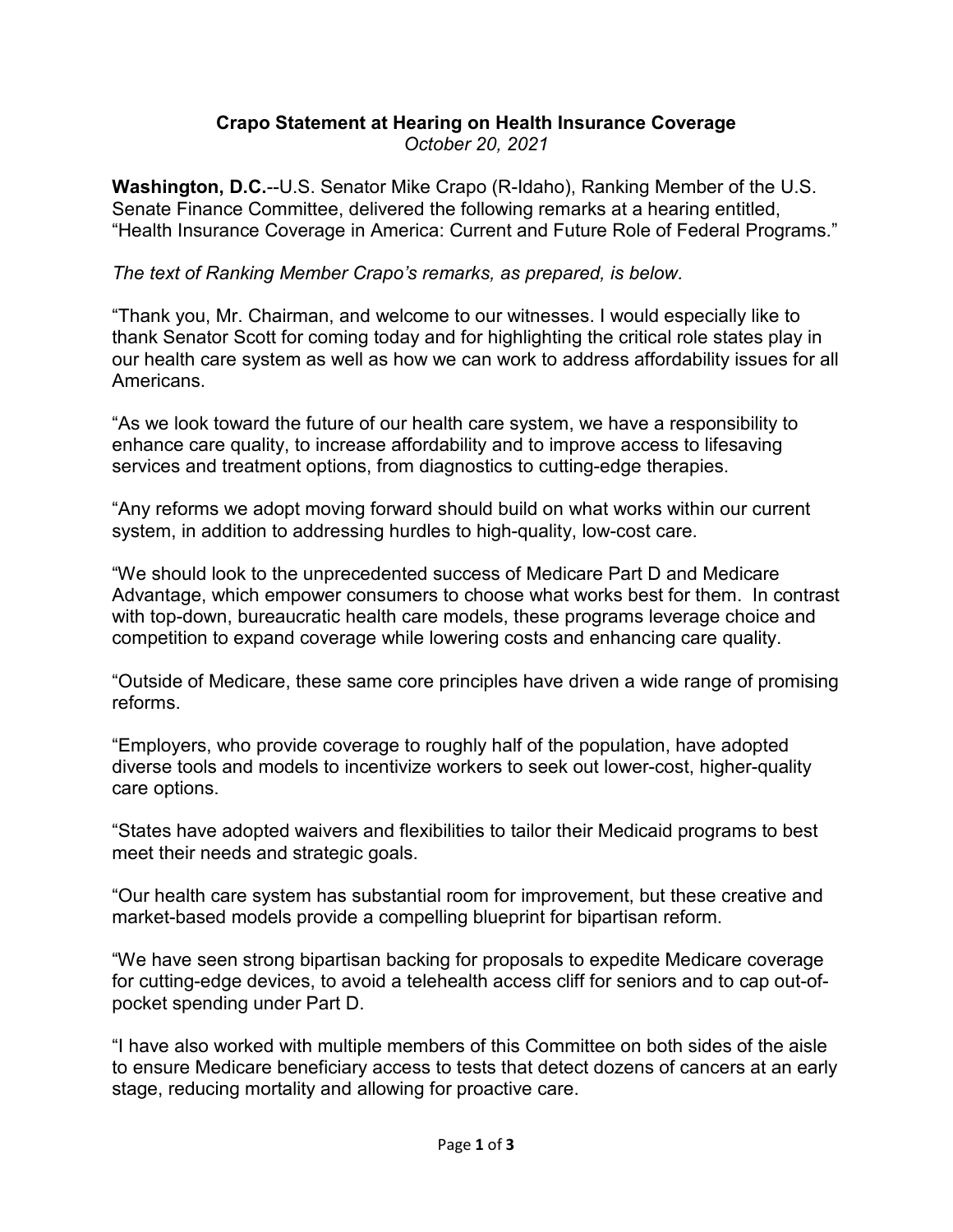"These types of policies have the potential to lower consumer costs while improving health care outcomes.

"Unfortunately, some of the proposals currently under consideration risk moving in the opposite direction, with potentially dire unintended consequences for Americans.

"In addition to exacerbating inflation and weakening our economic recovery, the trillions of dollars in taxing and spending proposed by House Democrats would advance a range of policies that could hinder health care outcomes and drive up costs, with taxpayers bearing the burden.

"The proposed drug price controls, imposed under the guise of negotiation, pose a threat to our global leadership in biomedical innovation.

"A recent University of Chicago study found that the price-fixing policies included in the bill would slash research and development funding by up to 60 percent; reduce the number of new drugs approved in the next twenty years by as many as 342; and trigger a loss of life as much as *twenty times* what the COVID-19 pandemic has inflicted on our nation.

"House Democrats have also proposed making their poorly-targeted Obamacare premium subsidy hike permanent. This proposal does nothing to improve Obamacare plans or to address underlying health care costs.

"The Administration has also taken a series of steps that risk constraining consumer choices, delaying or weakening coverage and undermining innovation.

"A number of states that had devoted months, if not years, to crafting comprehensive improvements to their Medicaid programs saw their hard work thrown away overnight as the Administration rescinded their waivers, seemingly for political reasons. This approach undermines the state-federal partnership at Medicaid's core and creates tremendous uncertainty, in addition to eliminating opportunities for innovation.

"The Administration also announced plans to roll back a popular rule aimed at expediting access to lifesaving medical devices for seniors. This regulation would be a game-changer for patients suffering from cancer, diabetes and a broad range of other conditions. Disappointingly, it may never go into effect.

"I stand ready and eager to work with the Administration and members of both parties to pursue policies that improve health care outcomes, expand access to life-saving drugs and devices, and drive down costs for both the consumer and the taxpayer.

"From telehealth expansion to outcomes-based payment arrangements, there are endless opportunities for us to come together on common ground and meet the needs of the American people.